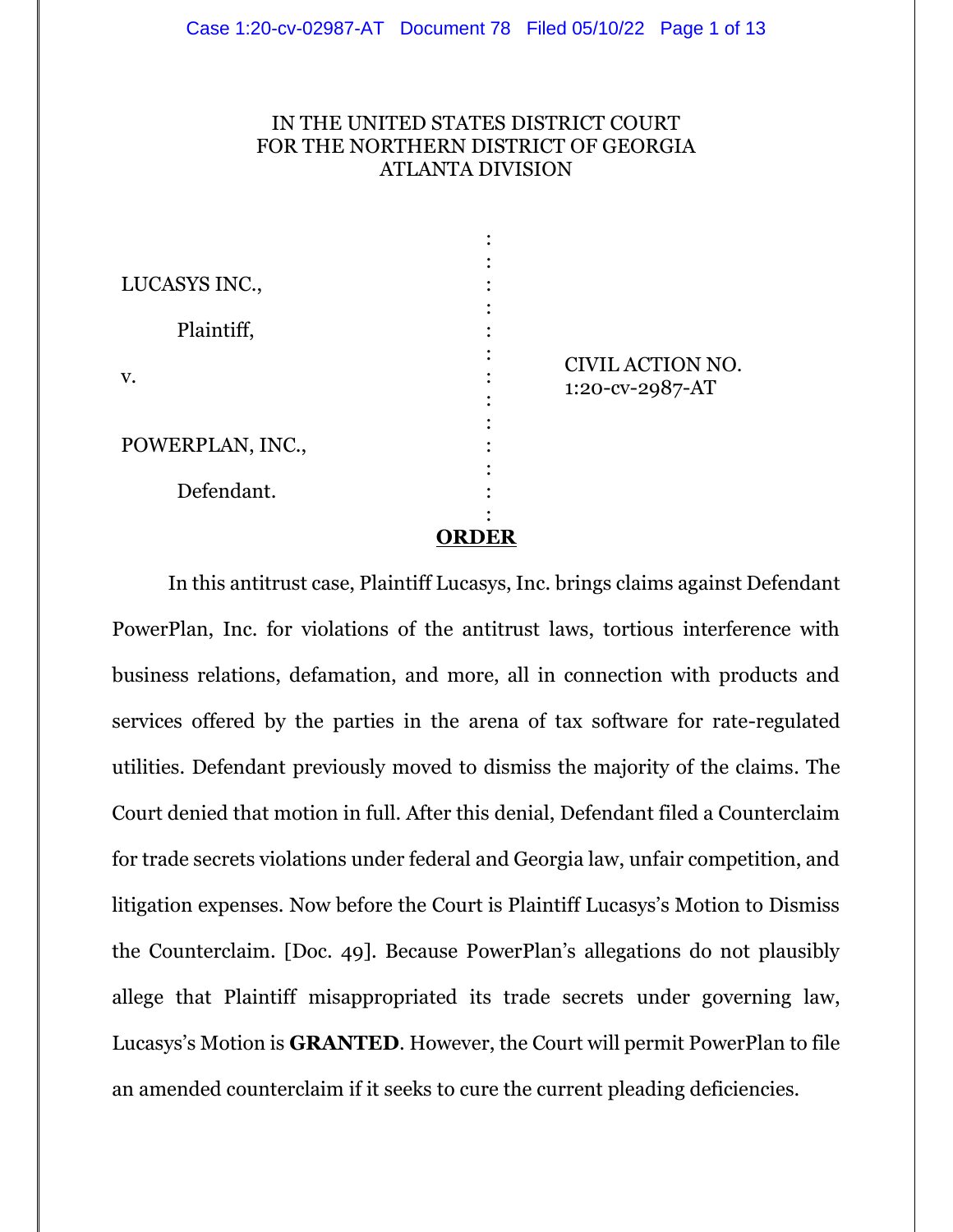### I. **Background<sup>1</sup>**

The Court previously provided a comprehensive outline of the facts of this case in its Order addressing Defendant's Motion to Dismiss. (*See* Order, Doc. 35.) Here, the Court focuses specifically on the allegations in the Counterclaim.

The Counterclaim alleges that PowerPlan has devoted substantial time, effort, and money over 25 years to develop its software and related data systems. (Counterclaim, Doc. 36 ¶ 2.) Embedded in the software and data systems are PowerPlan's trade secrets, described further below.

The three individuals who formed Lucasys in 2018 are Vadim Lantukh, Daniel Chang, and Stephen Strang. (*Id*. ¶¶ 3, 4.) All three were employees of PowerPlan at some point before they founded Lucasys. (*Id*.¶ 3.) Specifically, Lantukh worked for PowerPlan from 2007 through 2013 as a manager of software implementation and later director of professional services (*id*. ¶ 22); Chang worked for PowerPlan from 2009 to 2014 as a consultant and later in managerial positions (*id*. ¶ 29); and Strang worked for PowerPlan from 2011 to 2015 as a senior consultant and later in a managerial position (*id*. ¶ 37). As PowerPlan employees, all three worked on projects where they had access to PowerPlan software, proprietary information, and trade secrets. (*Id*. ¶ 3) All three were subject to confidentiality and non-disclosure obligations prohibiting them from using or disclosing PowerPlan's proprietary information. (*Id*.) In addition, the

<sup>1</sup> The Court derives the factual background from Defendant's Counterclaim, which the Court presumes true for purposes of resolving Plaintiff's Motions to Dismiss. *See Duke v. Cleland*, 5 F.3d, 1399, 1402 (11th Cir. 1993).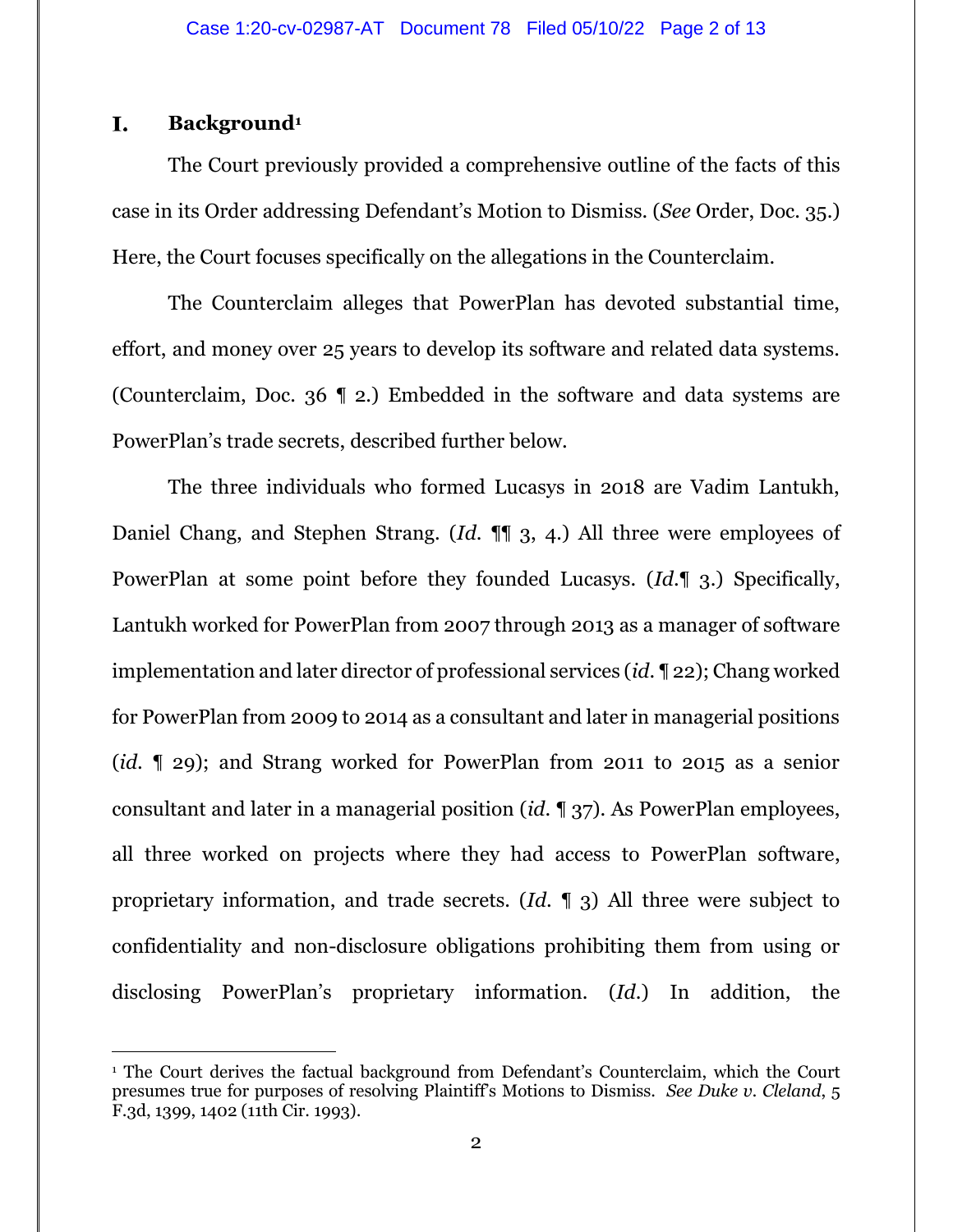## Case 1:20-cv-02987-AT Document 78 Filed 05/10/22 Page 3 of 13

Counterclaim alleges that another former PowerPlan employee, Vu Nguyen, has worked with Lucasys as an implementation partner. (*Id*. ¶ 48.) Nguyen worked for PowerPlan from 2007 to 2015 and was also subject to non-disclosure and confidentiality obligations. (*Id*. ¶¶ 49, 50.)

Since its founding, Lucasys, among other firms, has provided consulting services to customers, who are rate-regulated utilities, all of which use PowerPlan's software. (*Id*. ¶ 4.) As alleged, through these consulting contracts, Lucasys has been afforded continued access to PowerPlan's software. (*Id*.) Besides performing consulting work, Lucasys is also a nascent software competitor, attempting to develop and offer software products to rate-regulated utility customers. (*Id*. ¶ 5.) PowerPlan alleges on information and belief that Lucasys has — in developing its own software using the knowledge gained by Lantukh, Chang, and Strang misappropriated PowerPlan's proprietary information and trade secrets. (*Id*.) The alleged trade secrets include "information embodied in PowerPlan's proprietary Software architecture, databases and database models, unique functions and features, processes, methods, algorithms, and (potentially) source code." (*Id*.) The trade secrets are not identified with any further specificity.

Accordingly, in the Counterclaim, PowerPlan asserts claims for: a violation of the Defend Trade Secrets Act, 18 U.S.C. § 1836, (Count I); a violation of the Georgia Trade Secrets Act, O.C.G.A. § 10-1-760 (Count II); unfair competition based on the same alleged misappropriation of trade secrets (Count III); and recovery of litigation expenses under O.C.G.A. § 13-6-11 (Count IV).

3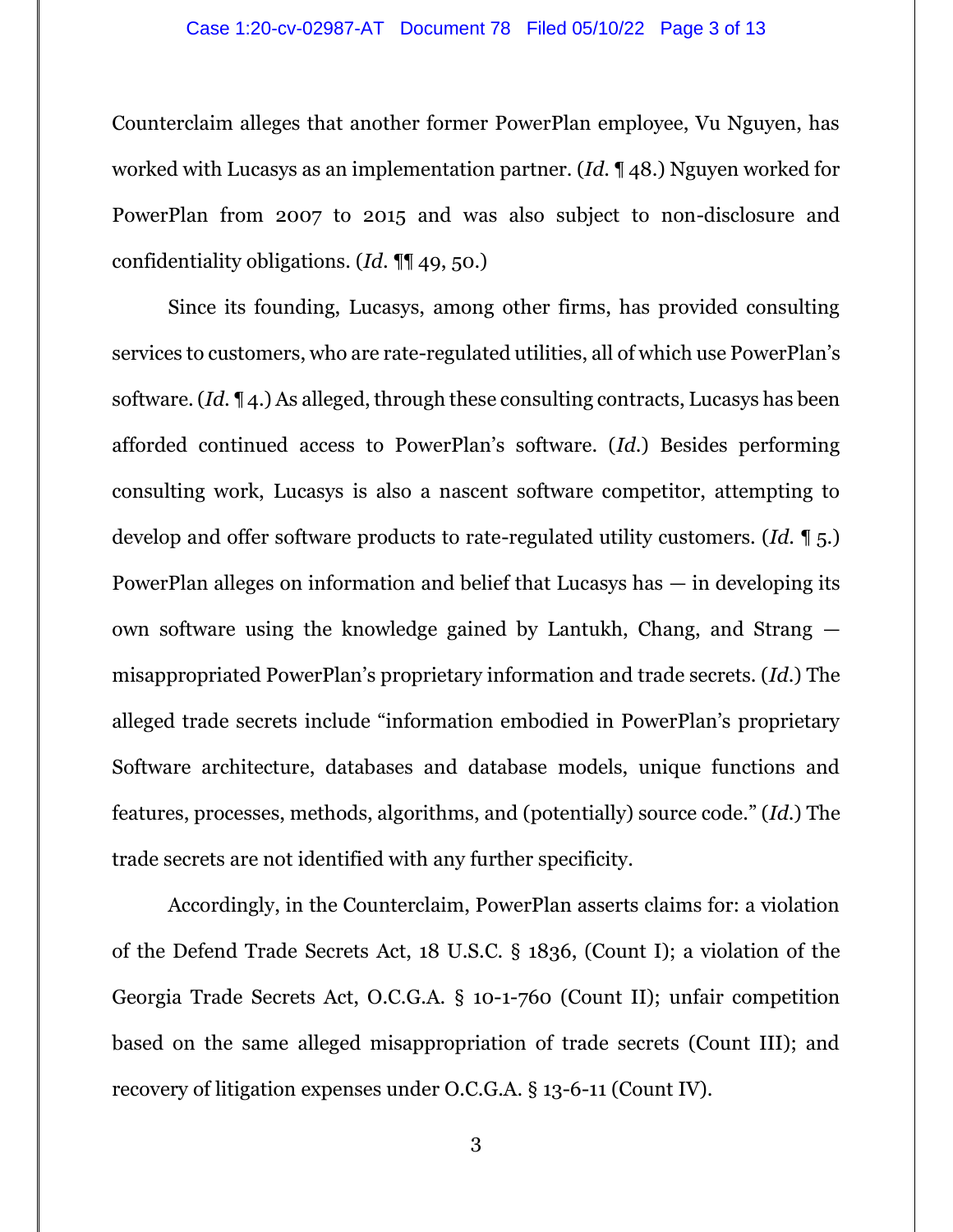After PowerPlan filed its Counterclaim, Lucasys first filed a motion requesting that PowerPlan be required to identify its trade secrets with specificity. (Doc. 45.) The Court granted that motion. (Doc. 75.) In the instant Motion, Lucasys seeks dismissal of the Counterclaim for failure to state a claim. The motion to dismiss has been fully briefed and is now ripe for resolution.

#### II. **Legal Standard**

To survive a motion to dismiss under Rule 12(b)(6), "a [counterclaim] must contain sufficient factual matter, accepted as true, to 'state a claim to relief that is plausible on its face.'" *Ashcroft v. Iqbal*, 556 U.S. 662, 678 (2009) (quoting *Bell Atlantic Corp. v. Twombly*, 550 U.S. 544, 570 (2007)). For the purposes of a motion to dismiss, the court must accept all factual allegations in the counterclaim as true; however, the court is not bound to accept as true a legal conclusion couched as a factual allegation. *Twombly*, 550 U.S. at 555. "While legal conclusions can provide the framework of a [counterclaim], they must be supported by factual allegations." *Iqbal*, 556 U.S. at 679. Although the plaintiff is not required to provide "detailed factual allegations" to survive dismissal, "threadbare recitals of the elements of a cause of action, supported by mere conclusory statements, do not suffice." *Twombly*, 550 U.S. at 555, 570; *Iqbal*, 556 U.S. at 678.

#### **Discussion** III.

In seeking dismissal, Lucasys contends that PowerPlan cannot maintain substantive claims for trade secrets violations because it has alleged only that Lucasys's founders had *lawful access* to proprietary information and has not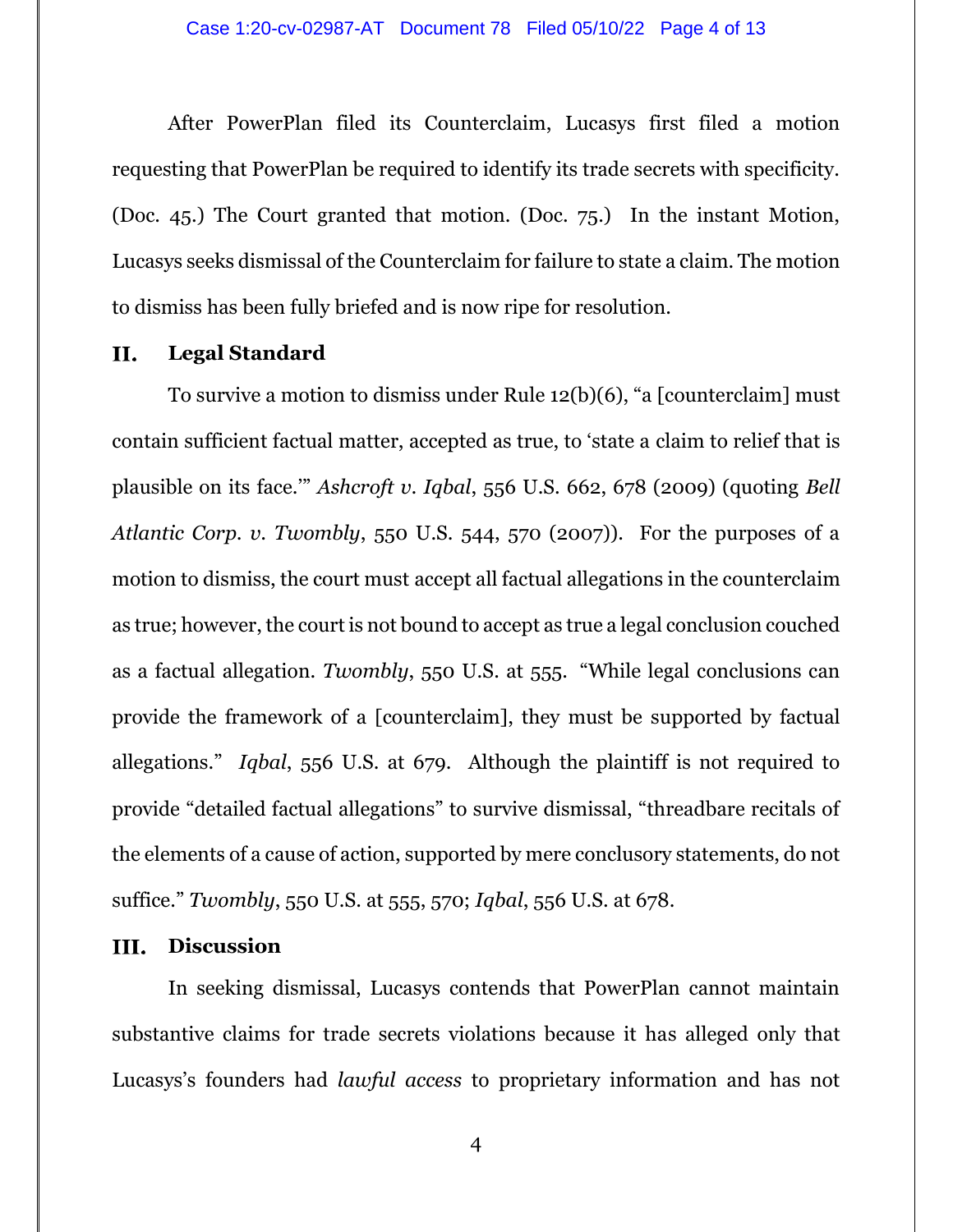### Case 1:20-cv-02987-AT Document 78 Filed 05/10/22 Page 5 of 13

provided plausible factual allegations to support that Lucasys ever *used or misappropriated* PowerPlan's trade secrets in developing its own software. (Brief in Support of Motion to Dismiss ("Mot."), Doc. 49-1 at 4-5) ("[T]he allegations of misuse are based entirely on 'information and belief,' and they are totally lacking in factual content."). Responding, PowerPlan argues that its allegations that Lucasys misappropriated PowerPlan's trade secrets, although alleged upon information and belief, are plausible when read in the context of the full Counterclaim and in light of the roles that Lantukh, Chang, and Strang played at PowerPlan and then in later founding Lucasys. (Def. Resp., Doc. 52 at 2.) PowerPlan also argues that, because the details of Lucasys's alleged misappropriation are exclusively within the possession of Lucasys, its allegations upon information and belief are sufficient at this stage. (*Id*.)

"A claim for misappropriation of trade secrets under the Georgia Trade Secrets Act requires a plaintiff to prove that '(1) it had a trade secret and (2) the opposing party misappropriated the trade secret.'" *Cap. Asset Research Corp. v. Finnegan*, 160 F.3d 683, 685 (11th Cir. 1998) (citing C*amp Creek Hosp. Inns, Inc. v. Sheraton Franchise Corp*., 139 F.3d 1396, 1410 (11th Cir. 1998). The federal trade secrets statute, the Defendant Trade Secrets Act, 18 U.S.C. § 1836, "requires the same showing, but with the additional requirement that the trade secret 'is related to a product or service used in, or intended for use in, interstate or foreign commerce.'" *Johnson Matthey Process Techs., Inc. v. Hovey*, 2021 WL 5513988, at \*3 (S.D. Ga. July 8, 2021) (quoting *Argos USA LLC v. Young*, 2019 WL 4125968,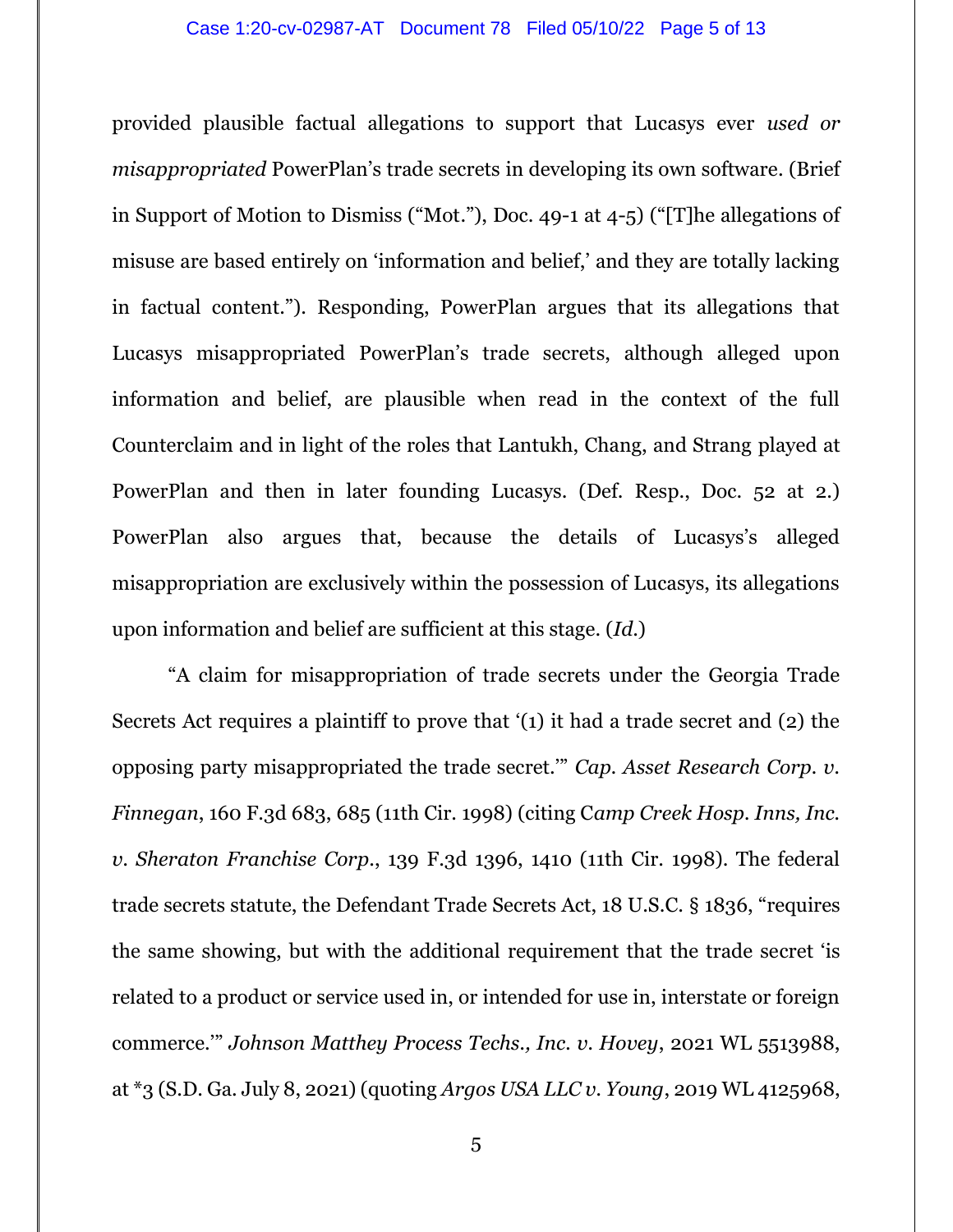at \*5 (N.D. Ga. June 28, 2019) (quoting *Agilysys, Inc. v. Hall*, 258 F. Supp. 3d 1331, 1348 (N.D. Ga. 2017)); *see also AWP, Inc. v. Henry*, 2020 WL 6876299, at \*3 (N.D. Ga. Oct. 28, 2020) (same); *U.S. Sec. Assoc. v. Lumby*, 2019 WL 8277263, at \*10 (N.D. Ga. Sept. 25, 2019) (same).

For purposes of its Motion, Lucasys does not contest that PowerPlan has alleged that it has trade secrets in the information embodied in its software and databases. At issue is whether PowerPlan has plausibly alleged the second element of a trade secrets claim: misappropriation.

Under both the Georgia Trade Secrets Act and the federal Defendant Trade Secrets Act, a defendant misappropriates a trade secret when that defendant (1) "acquires a trade secret from someone the defendant has reason to know acquired the trade secret by improper means" or (2) "when the defendant 'discloses or uses a trade secret of another, without express or implied consent, knowing that at the time of disclosure or use the trade secret was acquired under circumstances giving rise to a duty to maintain its secrecy or limit its use.'" *Diamond Power Int'l, Inc. v. Davidson*, 540 F. Supp. 2d 1322, 1338 (N.D. Ga. 2007) (quoting *Penalty Kick Mgmt. Ltd. v. Coca Cola Co*., 318 F.3d 1284, 1292 (11th Cir. 2003) (and citing 18 U.S.C. § 1839(5); O.C.G.A. § 10-1-761(2)). "Misappropriation need not be actual, as threatened misappropriation" constitutes actionable conduct. *Hovey*, 2021 WL 5513988, at \*3 (citing 18 U.S.C. § 1836(b)(3)(A)(i); O.C.G.A. § 10-1-762. Under both statutes, acquisition of trade secrets by "improper means," includes by theft,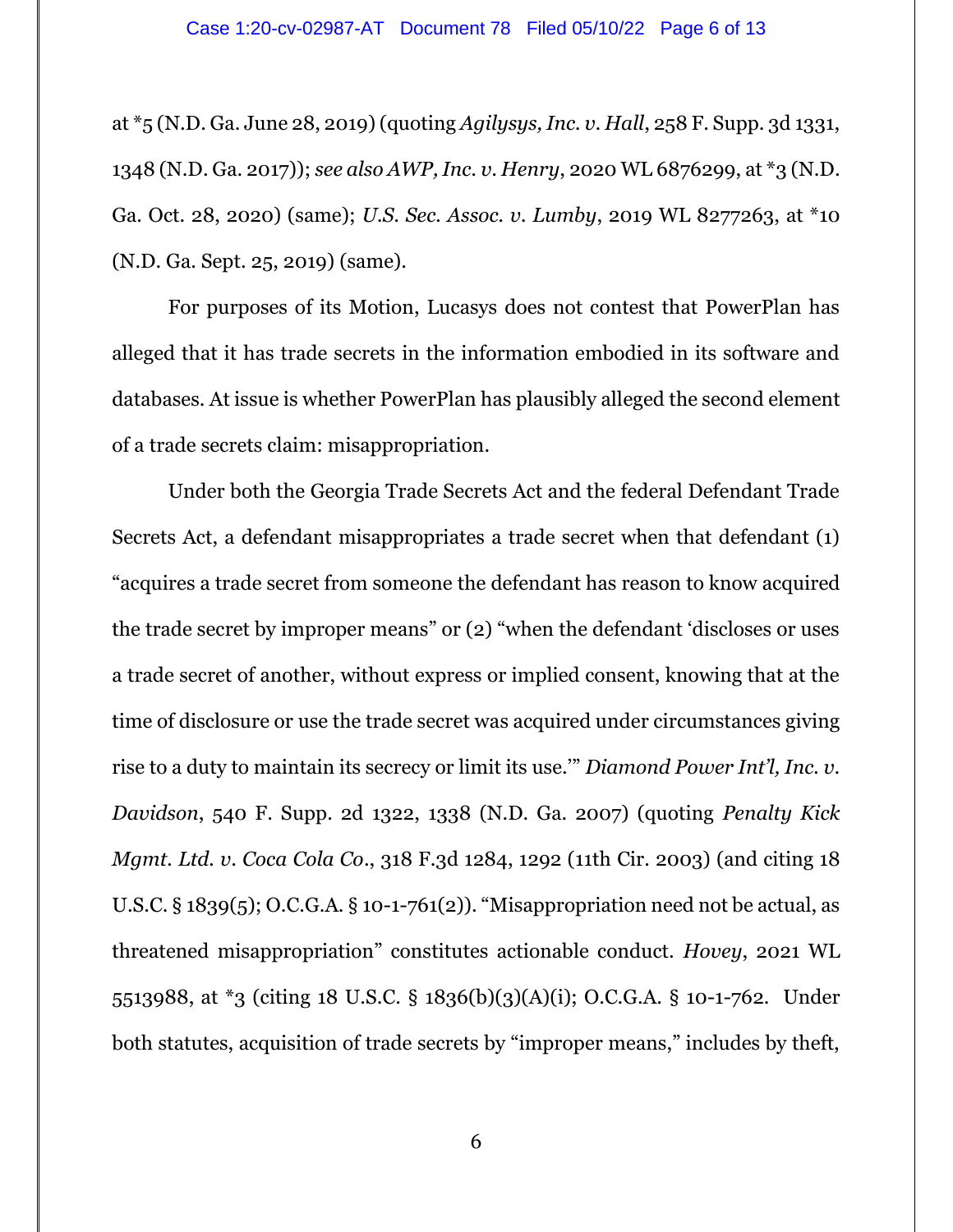bribery, misrepresentation, breach or inducement of a breach of duty to maintain secrecy. *Id*. (citing 18 U.S.C. § 1839(6); O.C.G.A. § 10-1-761(1)).

Here, PowerPlan argues that it has properly pled misappropriation because it has alleged, upon information and belief, that Lucasys acquired trade secrets from Lantukh, Chang, or Strang. (Def. Resp., Doc. 52 at 9-10) (citing Counterclaim ¶¶ 65, 75.) PowerPlan relies exclusively on the nature of the roles played by Lantukh, Chang, and Strang as former PowerPlan employees with access to proprietary information and then as founders of Lucasys. (Def. Resp., Doc. 52 at 5) (highlighting the allegation that it is "virtually impossible for [Lantukh] and Lucasys to design and develop the Lucasys software without relying on confidential and proprietary aspects of PowerPlan Software" in light of Lantuk's many years working with PowerPlan Software). In the Counterclaim, PowerPlan does not allege that Lantukh, Chang, or Strang acquired any trade secrets by improper means (theft, bribery, etc.). PowerPlan also does not allege with any specific facts how Lucasys may have used, or threatened to use, any trade secrets, or even what particular trade secrets are at issue.

Georgia courts evaluating trade secrets claims have found that, "[a]t bottom, the mere possession of a trade secret is not enough to state a claim of threatened misappropriation." *AWP v. Henry*, 2020 WL 6876299, at \*4 (N.D. Ga. Oct. 28, 2020) (citing *Del Monte v. Fresh Produce Co. v. Dole Food Co*., 148 F. Supp. 2d 1326, 1338 (S.D. Fla. 2001); *see also Hovey*, 2021 WL 5513988, at \*5 (S.D. Ga. July 8, 2021) ("It is not enough for Plaintiff to generally allege that Defendant Hovey's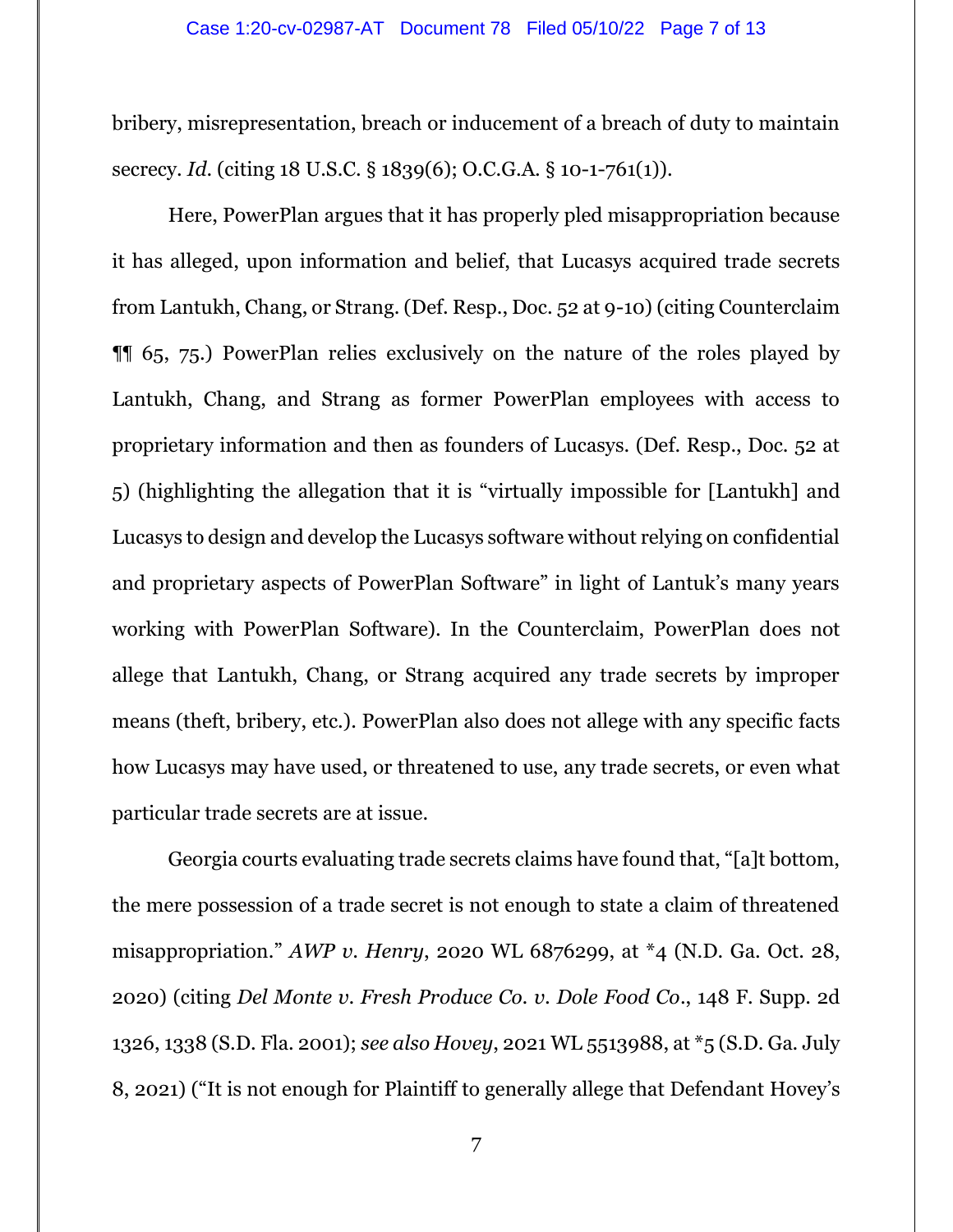### Case 1:20-cv-02987-AT Document 78 Filed 05/10/22 Page 8 of 13

possession of the trade secrets means that Defendant G.W. Aru has misappropriated the information"); *Painters Supply & Equip, Co. v. Barkwell*, 2020 WL 7051337, at \*2 (N.D. Ga. Dec. 1, 2020) (granting motion to dismiss where the plaintiff "did not demonstrate a causal link between [the defendantemployee's] possession of an alleged trade secret and [the defendant-employer] obtaining business from [plaintiff's] customers"); *Putters v. RMax Operating, LLC*, 2014 WL 1466902, at \*3 (N.D. Ga. Apr. 15, 2014) (finding no trade secret violation where trade secrets were undisputedly acquired lawfully through employment, and thus not through improper means, and there were no specific allegations of misuse by defendant) (citing *Onbrand Media v. Codex Consulting, Inc*., 687 S.E.2d 168, 175 (Ga. Ct. App. 2009) ("Even assuming that the Defendants did have knowledge of the Plaintiffs' trade secrets, there is no evidence that any such information was obtained in any way other than by voluntary disclosure by the Plaintiffs.")).

In all of the cases upon which PowerPlan relies, the allegations involved some manner of acquisition of the trade secrets by improper means and/or specific allegations of the defendant's misuse of that information. *See Brocade Commc'ns Sys., Inc. v. A10 Networks, Inc.,* 2011 WL 1044899, at \*5, 6 (N.D. Cal. Mar. 23, 2011) (denying motion to dismiss where complaint alleged that: defendant company recruited many employees of one of plaintiff companies (Foundry); those recruited employees passed Foundry's technical information to defendant *while still employed*; one individual *used Foundry's resources* while conducting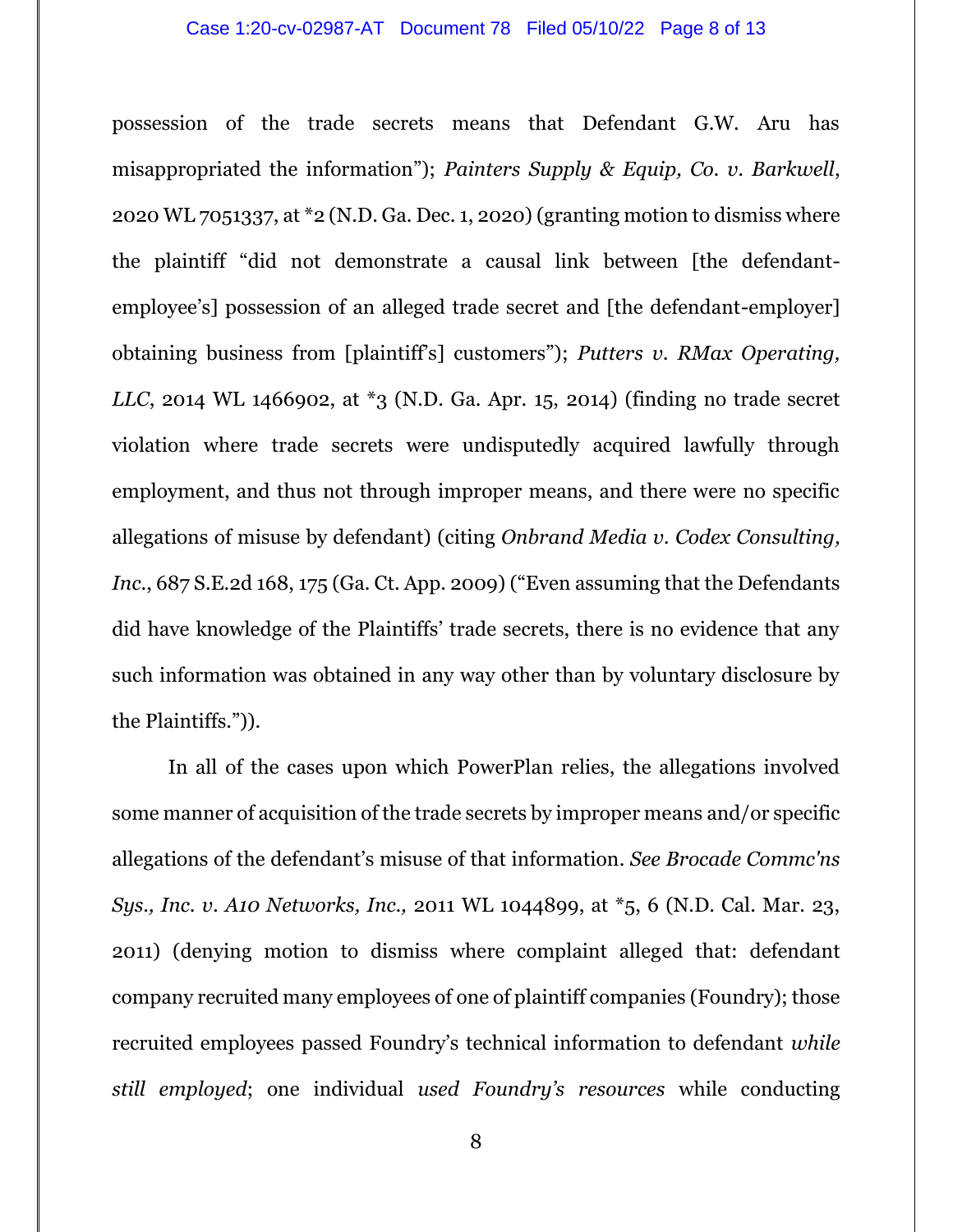business for defendant; defendant company was funded in part by investments from employees still working for other plaintiff company (Brocade); and defendant *used Brocade's source code to launch its competing product*); *Novus Grp., LLC v. Prudential Fin., Inc.*, 2019 WL 4452708, at \*7 (S.D. Ohio Sept. 17, 2019) (denying motion to dismiss where complaint alleged that individuals took specific trade secrets about innovative annuity product, disclosed them to new employer in violation of confidentiality agreement, and new employer released highly similar specific annuity product after exposure to secrets); *Calendar Rsch. LLC*. *v. StubHub, Inc.*, 2017 WL 10378336, at \*4 (C.D. Cal. Aug. 16, 2017) (denying motion to dismiss as to StubHub where complaint alleged that individual improperly downloaded proprietary information, maintained access to source code, and sought to use that source code while working for StubHub, and where a different StubHub employee stated desire to incorporate plaintiff's source code into StubHub's existing and future applications); *AirWatch LLC v. Mobile Iron, Inc.,*  2013 WL 4757491, at \*5 (N.D. Ga. Sept. 4, 2013) (denying motion to dismiss where complaint alleged that defendant used improper means in acquiring plaintiff's trade secrets by using false identities, email addresses, phone numbers, and fake business to access proprietary information).

Here, in making the argument that Lucasys *must have* misappropriated PowerPlan's trade secrets solely by virtue of Lantukh, Chang, and Strang's roles as former PowerPlan employees and subsequent founders of Lucasys, PowerPlan effectively asks the Court to adopt the "inevitable disclosure doctrine." This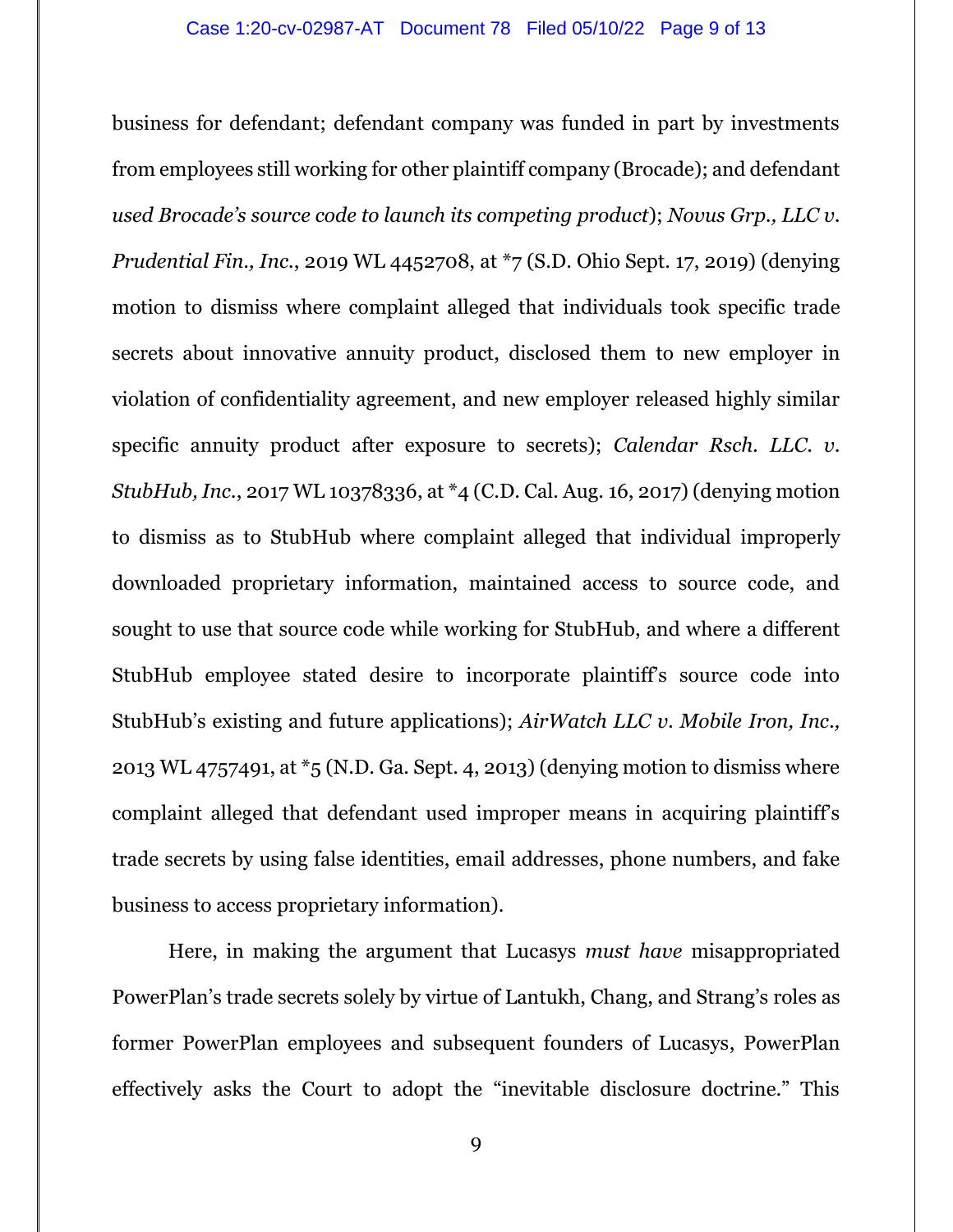## Case 1:20-cv-02987-AT Document 78 Filed 05/10/22 Page 10 of 13

doctrine allows a plaintiff to prove misappropriation of trade secrets by showing that a defendant's new employment will inevitably lead him to rely on the plaintiff's trade secrets. *See AWP*, 2020 WL 6876299, at \*4 (citing *Holton v. Physician Oncology Servs., LP*, 742 S.E.2d 702, 705 (Ga. 2013)). "The doctrine enables a trade secret owner to prevent a former employee from working for a competitor … by demonstrating the employee's new job will inevitably cause the employee to rely upon knowledge of the former employer's trade secrets. The doctrine may impose a noncompete covenant where one does not exist." *Id*.

As the Georgia Supreme Court has explained, "this theory remains the subject of considerable disagreement." *Holton*, 742 S.E.2d at 705. The *Holton* Court ultimately held that the inevitable disclosure doctrine "is not an independent claim under which a trial court may enjoin an employee from working for an employer or disclosing trade secrets" but declined to address whether the doctrine "may be applied to support a claim for the threatened misappropriation of trade secrets." *Id*. at 706. Since *Holton*, the Georgia Supreme Court has not shed further light on this issue.

In *AWP, Inc. v. Henry,* another judge in this district addressed an argument similar to the one made by PowerPlan here: that the nature of the relevant relationships were such that disclosure of trade secrets was inevitable and thus the complaint stated a claim for misappropriation of trade secrets. 2020 WL 6876299, at \*4-5. There, Judge Grimberg declined to adopt the inevitable disclosure doctrine under the facts of that case, noting that:

10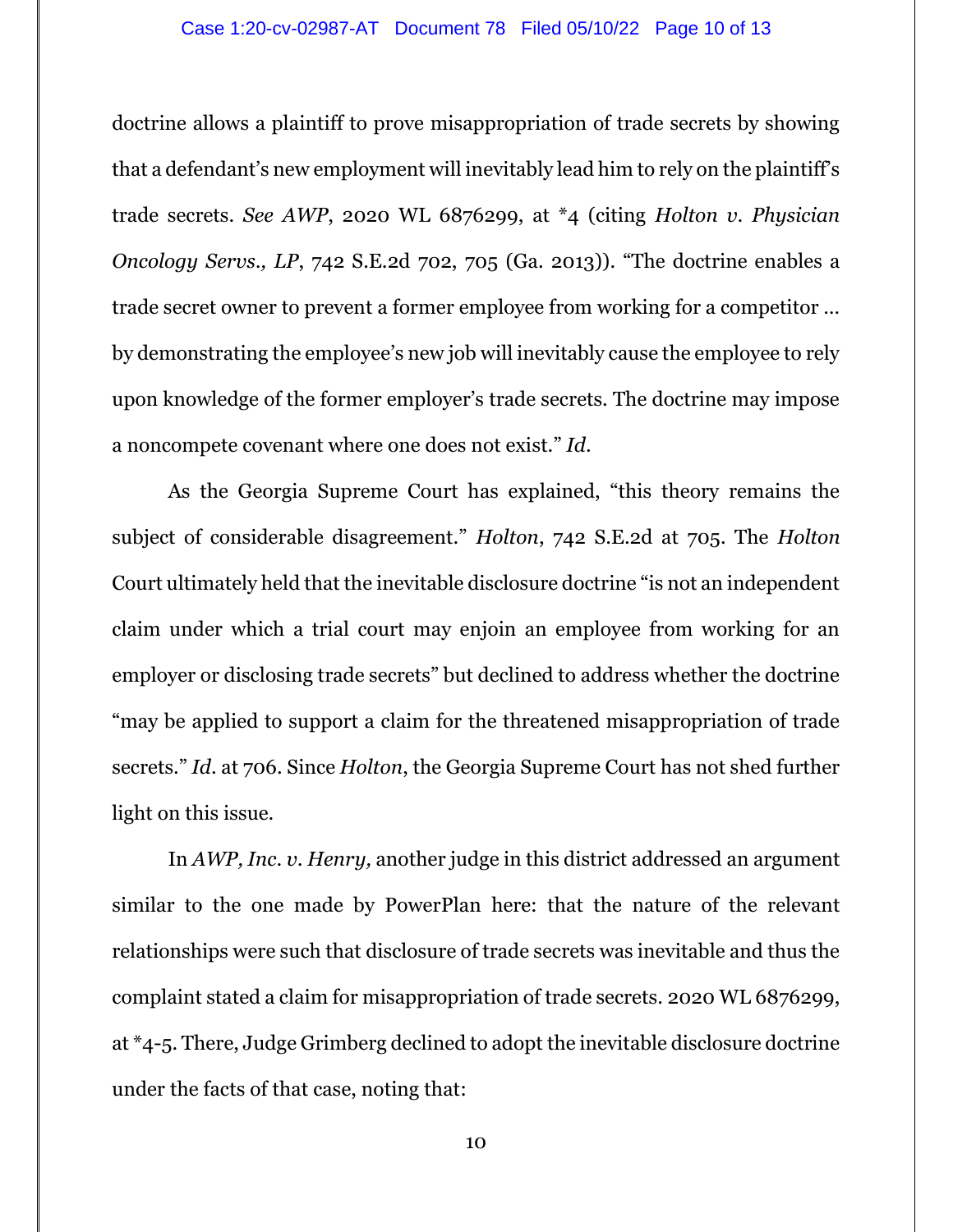To permit AWP to state a claim based solely on Puckett's and Temple's alleged possession of trade secrets—and AWP's speculation that they will ultimately be wielded against it—would be to drastically expand the scope of the GTSA and DTSA. Ostensibly, this would hold McNulty and L30 to a judicially-created restrictive covenant.

*Id*. at \*5.

The Court finds that the same cautionary logic applies here. To allow PowerPlan to state a claim based exclusively upon the facts that Lantukh, Chang, and Strang had access to PowerPlan's vaguely-described trade secrets and, some years later, formed a competitor entity would effectively be to enforce permanent non-compete agreements where no such agreements existed. Without some allegations as to the specific trade secrets at issue (e.g., source code associated with a particular function or application); the manner in which Lucasys has threatened to use, or has used, those trade secrets; and/or specifics regarding any improper means by which Lantukh, Chang, or Strang acquired particular trade secrets, PowerPlan cannot maintain claims for trade secret violations.

The Court understands that the allegations here involve a situation somewhat distinct from others in that Lantukh, Chang, and Strang are not only employees of Lucasys but its founders. Nevertheless, PowerPlan has provided the Court with no authority in which a court has held that this distinction alone is sufficient to maintain trade secrets claims where there are no specific allegations that trade secrets were acquired by improper means and no allegations as to how, in particular, the defendant company has used or intends to use specific trade secrets at issue.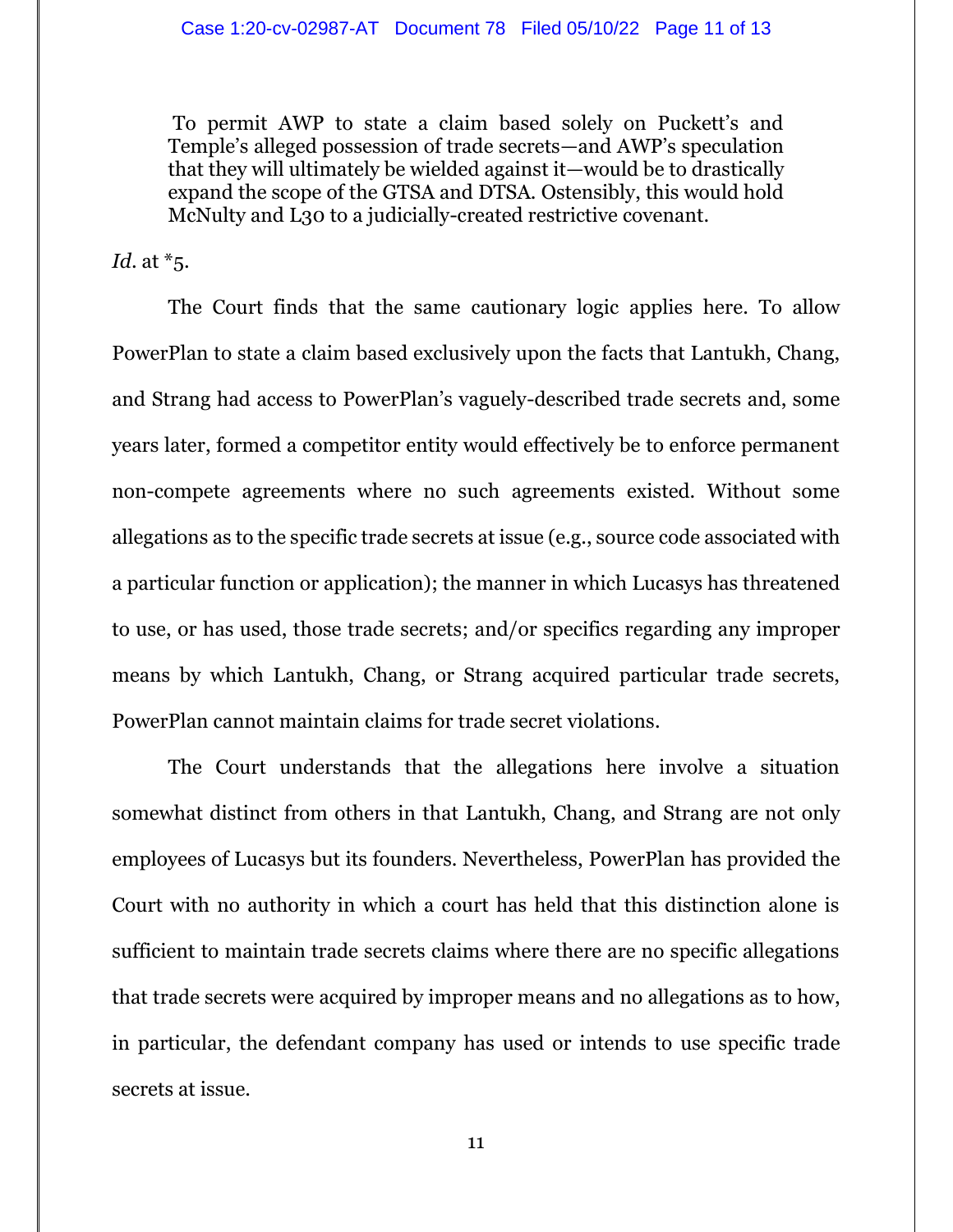The Court also acknowledges the reality that much of the information as to Lucasys's actions is within the possession of Lucasys, not PowerPlan. The Court recognizes the authority cited by PowerPlan that pleading facts upon information and belief is appropriate where the facts are peculiarly within the possession of the defendant (or Plaintiff, here) or where the belief is based on factual information that makes the inference of culpability plausible. (See Def. Resp. at 7) (citing *Henderson v. One West Bank FSB*, 2011 U.S. Dist. LEXIS 163433, at \*26 (N.D. Ga. July 25, 2011) *report and recommendation adopted*, 2011 U.S. Dist. LEXIS 163435 (N.D. Ga. Aug. 18, 2011); *Amin v. Mercedes-Benz USA, LLC*, 349 F. Supp. 3d 1338, 1357 (N.D. Ga. 2018)). But here, fully accepting the facts pled upon information and belief, the allegations are still conclusory and lack the requisite specificity to plausibly state a claim for trade secrets violations for the reasons articulated above.

For these reasons, the trade secrets claims, Counts I and II, are due to be dismissed as well as the derivative claims asserted in Counts III and IV. <sup>2</sup> The Court, however, will allow PowerPlan to, as requested, file an amended complaint and attempt to rectify the insufficiencies identified in this Order.

#### IV. **Conclusion**

For the reasons above, Plaintiff Lucasys's Motion to Dismiss PowerPlan's Counterclaim [Doc. 49] is **GRANTED**. The Counterclaim is **DISMISSED** 

<sup>2</sup> As Count III, for unfair competition, is based entirely on the alleged trade secrets violations, this claim fails as well. Count IV, for litigation expenses, is derivative of the substantive trade secrets claims and therefore also cannot proceed at this juncture.